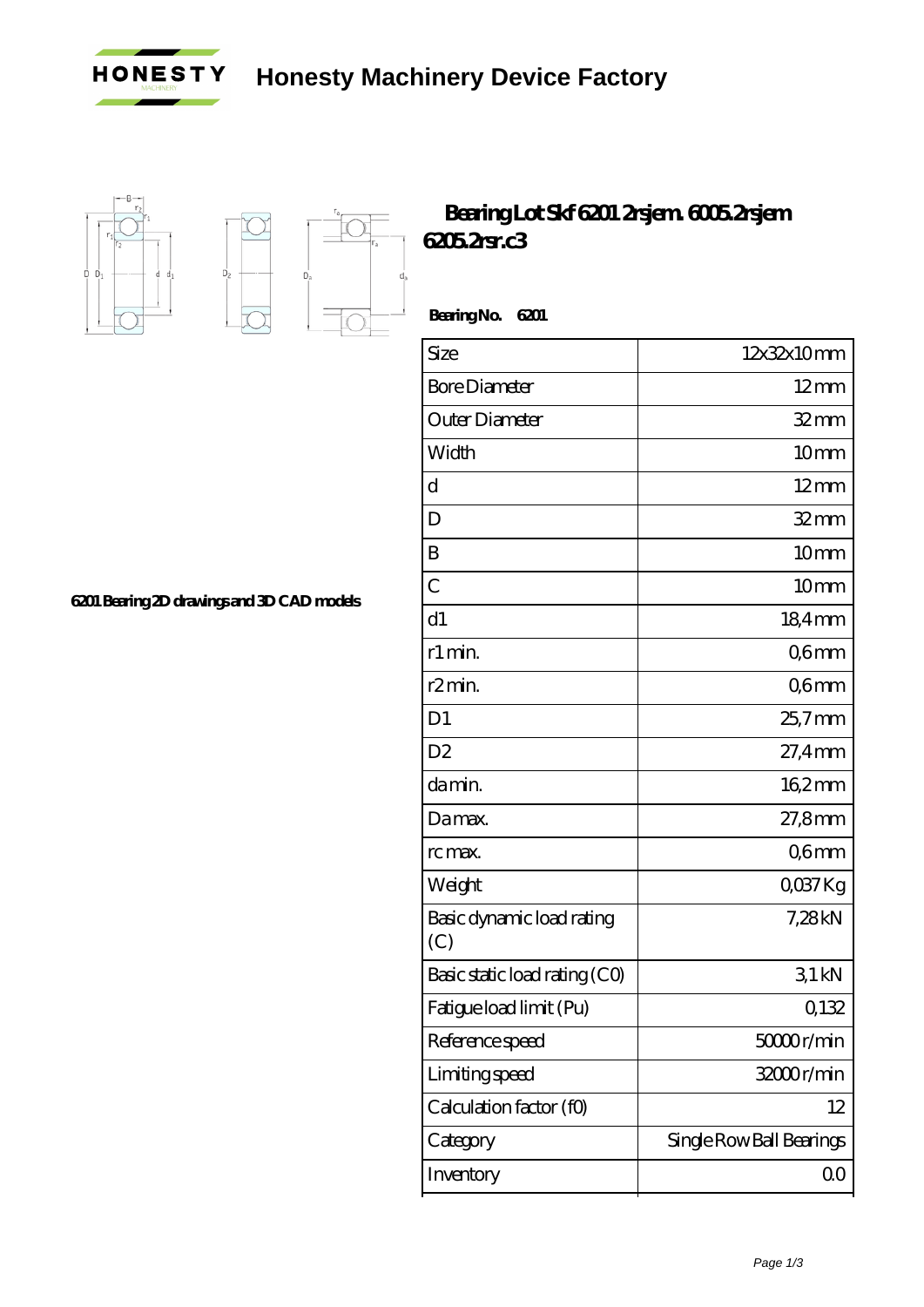

**[Honesty Machinery Device Factory](https://m.okfxqy.com)**

| Manufacturer Name                  | <b>SKF</b>                                                                                                                                                                   |
|------------------------------------|------------------------------------------------------------------------------------------------------------------------------------------------------------------------------|
| Minimum Buy Quantity               | N/A                                                                                                                                                                          |
| Weight/Kilogram                    | 0039                                                                                                                                                                         |
| Product Group                      | <b>BOO308</b>                                                                                                                                                                |
| Enclosure                          | Open                                                                                                                                                                         |
| Precision Class                    | ABEC 1   ISO PO                                                                                                                                                              |
| Maximum Capacity / Filling<br>Slot | No                                                                                                                                                                           |
| Rolling Element                    | <b>Ball Bearing</b>                                                                                                                                                          |
| Snap Ring                          | No                                                                                                                                                                           |
| <b>Internal Special Features</b>   | No                                                                                                                                                                           |
| Cage Material                      | Steel                                                                                                                                                                        |
| Internal Clearance                 | CO-Medium                                                                                                                                                                    |
| Inch - Metric                      | Metric                                                                                                                                                                       |
| Long Description                   | 12MM Bore; 32MM<br>Outside Diameter; 10MM<br>Outer Race Diameter;<br>Open; Ball Bearing; ABEC 1<br>ISO PO, No Filling Slot; No<br>Snap Ring, No Internal<br>Special Features |
| Category                           | Single Row Ball Bearing                                                                                                                                                      |
| <b>UNSPSC</b>                      | 31171504                                                                                                                                                                     |
| Harmonized Tariff Code             | 8482105068                                                                                                                                                                   |
| Noun                               | Bearing                                                                                                                                                                      |
| Keyword String                     | Ball                                                                                                                                                                         |
| Manufacturer URL                   | http://www.skf.com                                                                                                                                                           |
| Manufacturer Item Number           | 6201                                                                                                                                                                         |
| Weight/LBS                         | Οœ                                                                                                                                                                           |
| Outer Race Width                   | 0.394 Inch   10 Millimeter                                                                                                                                                   |
| Bore                               | 0.472 Inch   12 Millimeter                                                                                                                                                   |
| Outside Diameter                   | 1.26Inch   32 Millimeter                                                                                                                                                     |
| $d_1$                              | 1845mm                                                                                                                                                                       |
| $D_2$                              | 27.34mm                                                                                                                                                                      |
|                                    |                                                                                                                                                                              |